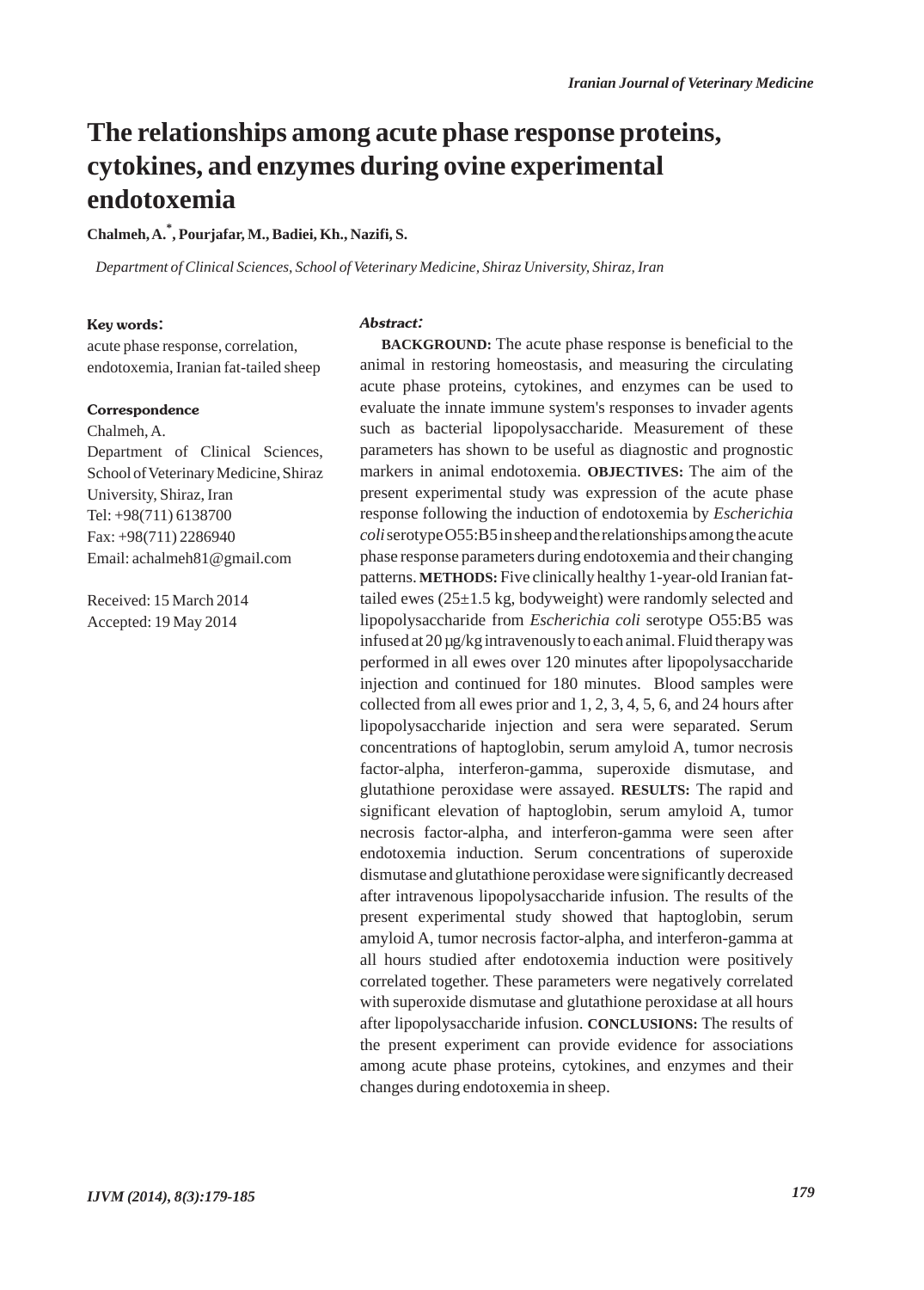The acute phase response (APR) is a systemic first defense to tissue injuries, infectious agents, stress, and inflammatory processes. It is characterized by a local reaction at the site of injury followed by a number of systemic process including changes in the concentration of circulating APR proteins, cytokines, and enzymes (Gabay and Kushner, 1999). The APR is beneficial to the animal in restoring homeostasis, and the response is tightly controlled by negative feedback loops. Measuring the circulating APR proteins, cytokines, and enzymes can be used to evaluate the innate immune system's responses to invader agents such as bacterial lipopolysaccharide (LPS) (Eckersall and Bell, 2010). Bacterial LPS from the cell wall of Gram-negative bacteria causes endotoxemia which is considered the cause of most of the pathophysiological reactions. The severity of clinical signs during endotoxemia is considered to depend mainly on the APR (Burvenich et al., 2003). LPS triggers formation of acute phase proteins (APPs), proinflammatory cytokines, and antioxidative enzymes produced predominantly by hepatocytes, monocytes, and macrophages (Persson et al., 2003). Measurements of these proteins, cytokines, and enzymes have shown to be useful as diagnostic and prognostic markers in endotoxemia. Furthermore, they can be used in order to assess host defense, tissue damage and response to treatment (Eckersall and Bell, 2010).

There are several studies on drug efficacies on the experimental endotoxemia in sheep (Pfeffer and Rogers, 1989; Chalmeh et al., 2012a, 2012b); however, knowledge regarding the APR undergoing endotoxemia is rare in this breed. Therefore, the present experimental study was designed to clarify and study the APR following the induction of endotoxemia by using *Escherichia coli* serotype O55:B5 based on measurements of circulating APPs (serum amyloid A and haptoglobin), inflammatory cytokines (tumor necrosis factor-alpha and interferon-gamma), and anti-oxidant enzymes (superoxide dismutase and glutathione peroxidase) in Iranian fat-tailed sheep. The results of the present study also reveal the relationship among these parameters during endotoxemia and their changing patterns.

## **Materials and Methods**

**Animals:**The present experiment was performed after being approved by the Ethics Committee of School of Veterinary Medicine, Shiraz University. Five clinically healthy 1-year-old Iranian fat-tailed ewes (25±1.5 kg, bodyweight) were randomly selected for the project in April 2011. All animals were maintained in Laboratory Teaching Barn of Agricultural College of Shiraz University, Badjgah region (latitude of 29° 32' N and longitude 52° 35' E, 1810 m above sea level), south of Iran. Four weeks before commencing the experiments, each sheep received albendazole (15 mg/kg, orally; Dieverm<sup>®</sup> 600, Razak Pharmaceutical Co, Tehran, Iran) and ivermectin  $(0.2 \,\text{mg/kg}, \text{subcutaneously}; \text{Erfamectin}^{\omega})$ 1%; Erfan Pharmaceutical CO, Tehran, Iran) to control internal and external probable parasites. All ewes were maintained in open-shed barns with free access to water and shade. The ration included mainly alfalfa hay, corn silage, corn, and barley.

**Chemicals and drugs:** Phenol extracted lipopolysaccharide (LPS) from *Escherichia coli*serotype O55:B5 (Sigma-Aldrich®; product NO. L2880) was used to induce endotoxemia in ewes at 20 µg/kg. This endotoxin was diluted in sterile phosphate-buffered saline (PBS) and divided into 5 equal doses, each containing 500 µg endotoxin and stored at -80°C until endotoxemia induction. For each animal, each dose was thawed and infused intravenously as described below. The intravenous fluid used in the present experiment was dextrose 5% plus sodium chloride 0.45% (Shahid Ghazi Pharmaceutical CO., Tabriz, Iran).

**Experimental procedures (Induction and treatment of endotoxemia):**The schematic diagram of the present experimental design is represented in figure 1. A 16 gauge 5.1 Cm catheter was secured in the left jugular vein and used for blood samplings, endotoxin and fluids infusions. All 5 ewes were evaluated clinically before and 1, 2, 3, 4, 5, 6, and 24 hours after LPS injection. Clinical parameters monitored during experiments included rectal temperature, heart and respiratory rates, mucous membrane color, capillary refill time, appetite, and fecal consistency. Thawed LPS was diluted in 250 milliliter of normal saline and infused intravenously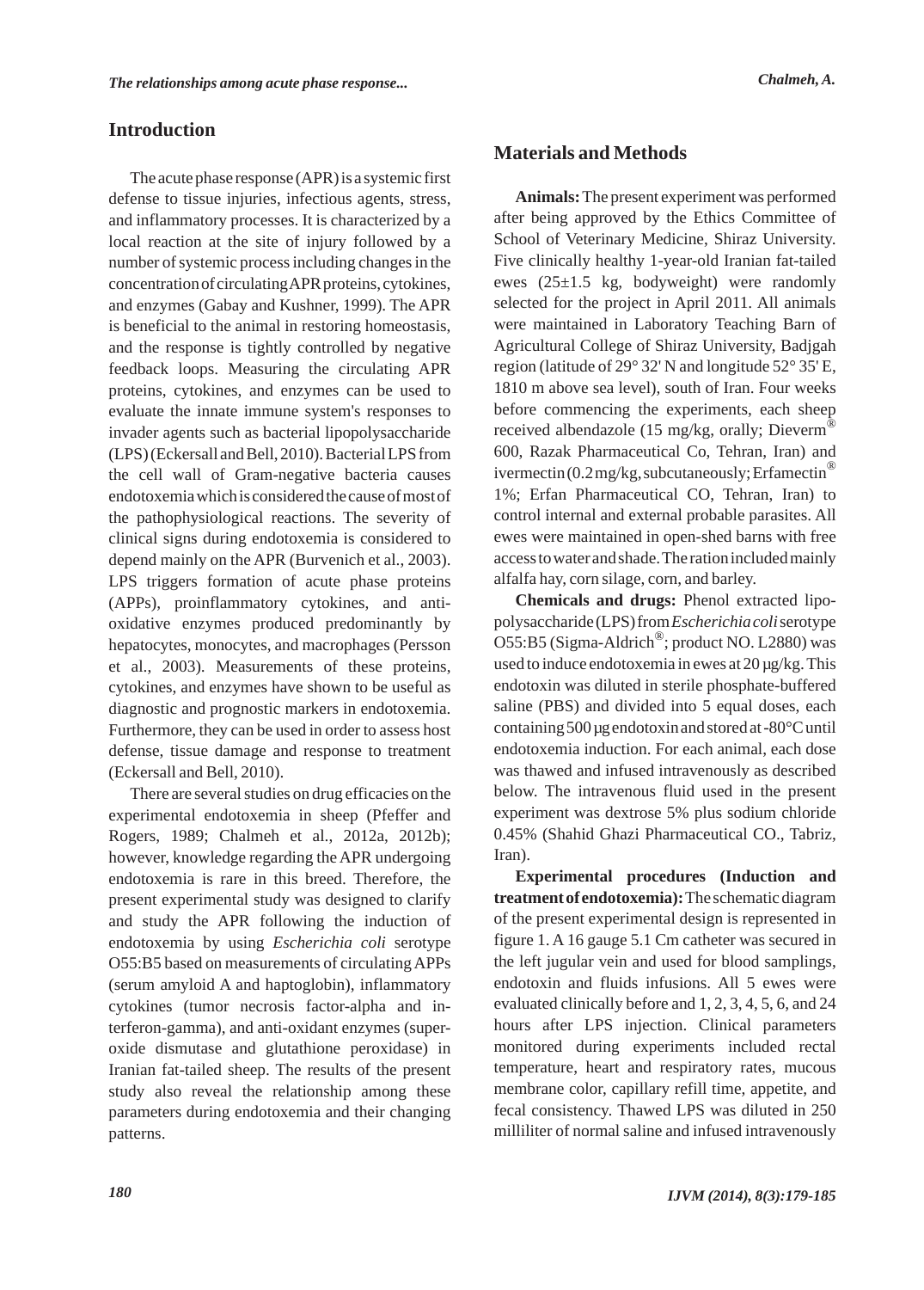at the rate of 10 mL/kg/hour. Fluid therapy was performed in all animals over 120 minutes after LPS injection by dextrose 5% plus sodium chloride 0.45% at the rate of 20 mL/kg/hour.

**Blood sampling and serological assays:** Blood samples were collected from all ewes through the fixed catheter prior and 1, 2, 3, 4, 5, 6, and 24 hours after LPS injection in plain tubes. Immediately after collections, sera were separated by centrifugation (for 10 minutes at 3,000×g) and stored at -22°C until assayed.

Haptoglobin (Hp) was measured according to the prevention of peroxidase activity of hemoglobin, which is directly proportional to the amount of Hp (Tridelta Development Plc, Wicklow, Ireland). Serum amyloid A (SAA) was measured by a solid phase sandwich ELISA (Tridelta Development Plc, Wicklow, Ireland). Tumor necrosis factor-alpha (TNF- $\alpha$ ) and interferon-gamma (IFN- $\gamma$ ) were measured by a solid phase sandwich ELISA (AbC 606 and AbC 607, respectively; Votre fournisseur AbCys S.A. Paris, France). The superoxide dismutase (SOD) activity was measured by a modified method of iodophenyl nitrophenol phenyltetrazolium chloride (Feldman et al., 2000) (RANSOD Kit, Randox Com, UK). The glutathione peroxidase (GPx) activity was measured by the method of Paglia and Valentine (1967) (RANSELkit, Randox Com, UK).

**Statistical analyses:** Data were expressed as mean  $\pm$  standard deviation (SD). Statistical analysis was performed using Pearson's correlation test to detect the relationship among studied parameters at each hour, separately, using SPSS software (SPSS for Windows, version 11.5, SPSS Inc, Chicago, Illinois). In the present study, the Pearson's correlation coefficient greater than 0.8 was considered as strong, whereas a coefficient lesser than 0.5 described as weak. Paired samples t-test was used to determine differences between two different times (hours zero and 24) during the current experimental study. The level of significance was set at p<0.05.

### **Results**

Alterations of SAA, Hp, TNF-α, IFN-γ, SOD, and GPx in different hours during experimental endotoxemia in Iranian fat-tailed sheep are presented in Table 1 in which baseline levels are presented at



Figure 1. Schematic diagram of the present experimental design. Lipopolysaccharide (LPS) was injected at zero hour, and intravenous fluid therapy was commenced 2 hours later in Iranian fat tailed sheep and continued for 180 minutes. Venous blood sampling was performed in all demonstrated hours.

hour zero. The rapid and significant elevation of SAA, Hp, TNF- $\alpha$ , and IFN- $\gamma$  was seen after endotoxemia induction (p<0.05; Table 1). Serum concentrations of SOD and GPx were significantly decreased after intravenous LPS infusion  $(p<0.05)$ ; Table 1). The results of paired samples t-test showed that amounts of SAA, Hp, TNF- $\alpha$ , and IFN- $\gamma$  at 24<sup>th</sup> hour were significantly higher than baseline values at hour zero and the serum activities of SOD and GPx at hour 24 were significantly lower than normal levels  $(p<0.05)$ .

The correlations among SAA, Hp, TNF-α, IFN-γ, SOD and GPx prior and 1, 2, 3, 4, 5, 6, and 24 hours after LPS injection are presented in Table 2. There were no significant correlations (p>0.05) before endotoxemia induction (Table 2). The results of the present experimental study showed that SAA, Hp, TNF- $\alpha$ , and IFN- $\gamma$  at all hours after endotoxemia induction were positively correlated together (Table 2). These parameters were negatively correlated with SOD and GPx at all hours after LPS infusion. The correlation coefficients were positive among serum activities of anti-oxidative enzymes (SOD and GPx) at all hours during endotoxemia (Table 2).

All sheep were permanent survivors, alive, and healthy after all experiments.

#### **Discussion**

The APR is part of the early-defense or innate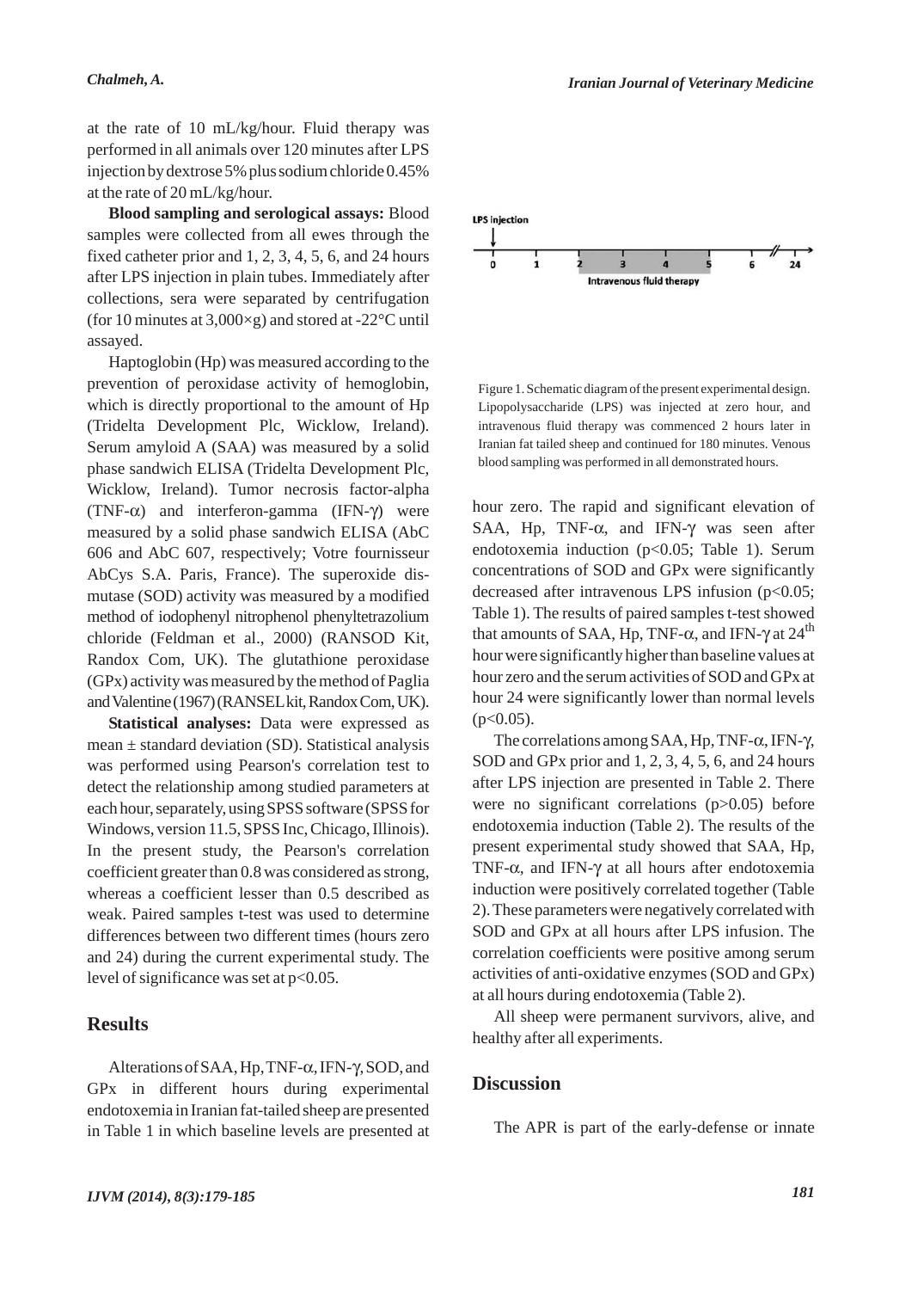Table 1. Alterations (Mean±SD) of acute phase response parameters in different hours of experimental endotoxemia in Iranian fat-tailed sheep (n=5). Serum amyloid A: SAA; Haptoglobin: Hp; Tumor necrosis factor-alpha: TNF-α; Interferon-gamma: IFN-γ; Super oxide dismutase: SOD; Gluthatione peroxidase: GPx.

| <b>Hours</b>                  | $SAA(\mu g/mL)$ | $\mathbf{H}\mathbf{p}(\mathbf{g}/\mathbf{L})$ | $TNF-\alpha(pg/dL)$ | IFN- $\gamma$ (pg/dL) | $SOD$ (U/g Hp)    | GPX(U/g Hp)       |
|-------------------------------|-----------------|-----------------------------------------------|---------------------|-----------------------|-------------------|-------------------|
| $\Omega$                      | $5.82 + 1.13$   | $0.09 + 0.01$                                 | $11.33 + 0.57$      | $34.00 + 4.00$        | $1023.33 + 27.93$ | $196.00 + 4.58$   |
|                               | $59.08 + 10.14$ | $0.27+0.02$                                   | $34.33 + 1.15$      | $61.33 + 2.08$        | $616.66 + 12.75$  | $146.66+1.52$     |
| $\mathfrak{D}_{\mathfrak{p}}$ | $59.69 + 10.61$ | $0.30+0.01$                                   | $37.33 + 2.08$      | $66.66 + 2.51$        | 742.33+28.31      | $150.33 + 8.14$   |
| 3                             | $62.47 + 11.76$ | $0.26 + 0.01$                                 | $38.00 + 4.35$      | $73.33 + 2.08$        | $637.66 + 23.18$  | $145.66 + 6.42$   |
| 4                             | $72.59 + 11.04$ | $0.29 + 0.05$                                 | $34.00 + 2.64$      | $65.66 + 5.13$        | $661.66 + 23.26$  | $142.00 + 6.08$   |
| 5                             | $50.80 + 12.39$ | $0.30+0.00$                                   | $36.66 + 2.08$      | $75.00 + 2.00$        | $629.33+29.93$    | $153.66 + 6.80$   |
| 6                             | $52.61 + 8.88$  | $0.28 + 0.01$                                 | $38.00 + 1.73$      | $78.33 + 1.15$        | $612.00+18.19$    | $145.33 + 8.38$   |
| 24                            | 73.86±9.62      | $0.38 + 0.01$                                 | $40.66 \pm 0.57$    | $81.00 + 1.00$        | $593.00 + 14.00$  | $140.66 \pm 4.93$ |

Table 2. Correlations among acute phase response parameters in Iranian fat-tailed sheep with experimentally induced endotoxemia. Significant correlations are indicated by star (p<0.05).

|                    |                       | $SAA(\mu g/mL)$ | Hp(g/L)   | TNF- $\alpha$ (pg/dL) IFN- $\gamma$ (pg/dL) SOD(U/g Hp) |           |          |
|--------------------|-----------------------|-----------------|-----------|---------------------------------------------------------|-----------|----------|
|                    | Hp(g/L)               | $-0.964$        |           |                                                         |           |          |
|                    | TNF- $\alpha$ (pg/dL) | $-0.968$        | 0.866     |                                                         |           |          |
| Base line (Hour 0) | IFN- $\gamma$ (pg/dL) | 0.712           | $-0.500$  | $-0.866$                                                |           |          |
|                    | SOD (U/g Hp)          | 0.996           | $-0.984$  | $-0.940$                                                | 0.644     |          |
|                    | GPx (U/g Hp)          | $-0.065$        | 0.327     | $-0.189$                                                | 0.655     | $-0.156$ |
|                    | Hp(g/L)               | 0.949           |           |                                                         |           |          |
|                    | TNF- $\alpha$ (pg/dL) | 0.846           | 0.971     |                                                         |           |          |
| Hour 1             | IFN- $\gamma$ (pg/dL) | 0.747           | 0.500     | 0.277                                                   |           |          |
|                    | SOD (U/g Hp)          | $-0.901$        | $-0.992*$ | $-0.993*$                                               | $-0.386$  |          |
|                    | GPx (U/g Hp)          | 0.974           | $-0.996*$ | 0.945                                                   | $-0.577$  | 0.976    |
|                    | Hp(g/L)               | 0.225           |           |                                                         |           |          |
|                    | TNF- $\alpha$ (pg/dL) | 0.135           | 0.996*    |                                                         |           |          |
| Hour <sub>2</sub>  | IFN- $\gamma$ (pg/dL) | 0.507           | 0.954     | 0.923                                                   |           |          |
|                    | SOD (U/g Hp)          | $-0.226$        | $-1.000*$ | $-0.996*$                                               | $-0.954$  |          |
|                    | GPx (U/g Hp)          | $-0.874$        | $-0.670$  | $-0.600$                                                | $-0.862$  | 0.671    |
|                    | Hp(g/L)               | 0.734           |           |                                                         |           |          |
|                    | TNF- $\alpha$ (pg/dL) | 0.185           | 0.803     |                                                         |           |          |
| Hour <sub>3</sub>  | IFN- $\gamma$ (pg/dL) | $1.000*$        | 0.721     | 0.165                                                   |           |          |
|                    | $SOD$ (U/g Hp)        | $-0.098$        | $-0.604$  | $-0.960*$                                               | $-0.117$  |          |
|                    | $GPx$ (U/g Hp)        | $-0.929$        | $-0.933*$ | $-0.535$                                                | $-0.922$  | 0.277    |
|                    | Hp(g/L)               | 0.727           |           |                                                         |           |          |
|                    | TNF- $\alpha$ (pg/dL) | 0.437           | 0.300     |                                                         |           |          |
| Hour <sub>4</sub>  | IFN- $\gamma$ (pg/dL) | 0.108           | 0.761     | 0.847                                                   |           |          |
|                    | $SOD$ (U/g Hp)        | $-0.556$        | $-0.975*$ | $-0.504$                                                | $-0.886$  |          |
|                    | GPx (U/g Hp)          | $-0.999*$       | $-0.751$  | $-0.404$                                                | $-0.144$  | 0.586    |
|                    | Hp(g/L)               | 0.586           |           |                                                         |           |          |
|                    | TNF- $\alpha$ (pg/dL) | 0.375           | $0.971*$  |                                                         |           |          |
| Hour 5             | IFN- $\gamma$ (pg/dL) | 0.913           | 0.866     | 0.721                                                   |           |          |
|                    | $SOD$ (U/g Hp)        | $-0.955*$       | $-0.800$  | $-0.632$                                                | $-0.993*$ |          |
|                    | $GPx$ (U/g Hp)        | $-0.948*$       | $-0.297$  | $-0.059$                                                | $-0.735$  | 0.811    |
|                    | Hp(g/L)               | 0.850           |           |                                                         |           |          |
|                    | TNF- $\alpha$ (pg/dL) | 0.526           | 0.000     |                                                         |           |          |
| Hour <sub>6</sub>  | IFN- $\gamma$ (pg/dL) | 1.000*          | 0.866     | 0.500                                                   |           |          |
|                    | SOD (U/g Hp)          | $-0.497$        | $-0.879$  | $-0.476$                                                | $-0.524$  |          |
|                    | $GPx$ (U/g Hp)        | $-1.000*$       | $-0.835$  | $-0.551$                                                | $-0.998*$ | 0.472    |
|                    | Hp(g/L)               | 0.854           |           |                                                         |           |          |
|                    | TNF- $\alpha$ (pg/dL) | 0.521           | 0.000     |                                                         |           |          |
| Hour <sub>24</sub> | IFN- $\gamma$ (pg/dL) | 0.854           | 1.000*    | 0.000                                                   |           |          |
|                    | $SOD$ (U/g Hp)        | $-0.393$        | $-0.143$  | $-0.990*$                                               | $-0.143$  |          |
|                    | GPx (U/g Hp)          | $-0.566$        | $-0.912*$ | $-0.410$                                                | $-0.912*$ | 0.536    |

immune system, which is triggered by different stimuli including trauma, infection, stress, neoplasia, and inflammation. The APR results in a complex systemic reaction with the goal of reestablishing homeostasis and promoting healing (Murata et al., 2004). Innate immune responses during APR are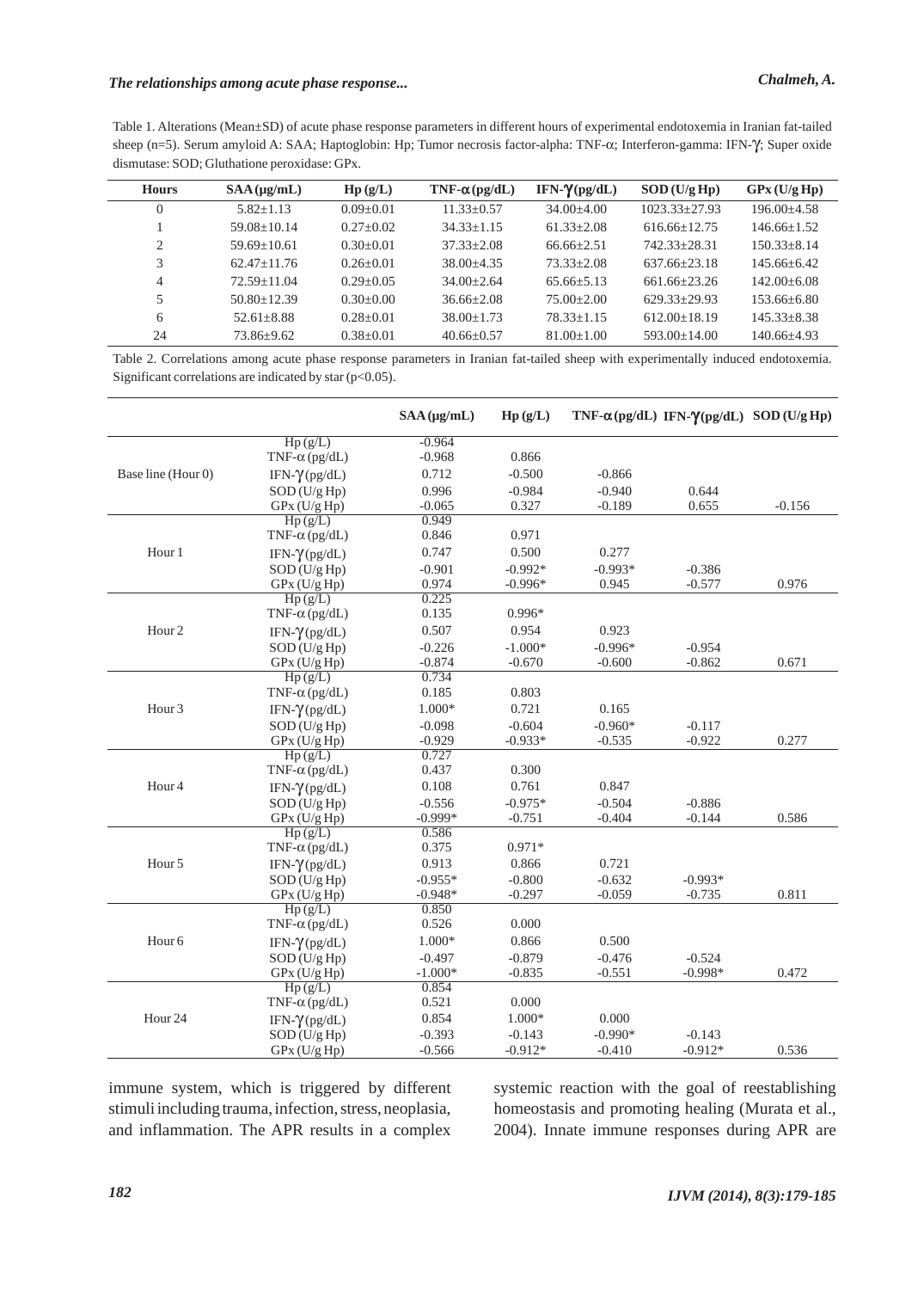*Chalmeh, A. Iranian Journal of Veterinary Medicine*

dependent on cytokines and chemokines, which are generated by activated cells including monocytes, macrophages, fibroblasts, endothelium, platelets, keratinocytes, and T cells (Janeway et al., 2001). These proinflammatory signals have numerous effects throughout the body including the APR. The APR is a core part of the innate immune response and is observed across all animal species (Murata et al., 2004).

APPs are blood proteins primarily synthesized by hepatocytes and other organs, such as mammary glands as well, as part of the APR. APPs have been well recognized for their application to veterinary diagnostic medicine and have been described to have value in the diagnosis and prognosis of the diseases (Conner et al., 1989; Pfeffer and Rogers, 1989). Like human APPs, animal APPs have been well documented to be sensitive to similar triggering events. In large animals, APPs have been further proposed as markers of herd health (Murata et al., 2004). The biological functions of APPs and their diagnostic and prognostic values are vast and have been reviewed (Cray et al., 2009).

SAA, often classified as a major APP in ruminants, has been demonstrated to result in chemotaxis of monocytes, polymorphonuclear cells, and T cells. In addition, SAA has marked inhibitory effects and is assumed to be important in the down regulation of the inflammatory process (Gruys et al., 1994). Hp reduces oxidative damage associated with hemolysis by binding free hemoglobin. In addition, it has been observed to have bacteriostatic and immunomodulatory effects (Feldman et al., 2000).

The results of the present study showed that serum concentrations of SAA and Hp significantly increased after endotoxemia induction  $(p<0.05)$ , and the highest amounts of these APPs were seen at  $24<sup>th</sup>$ hour of this experiment (Table 1). SAA and Hp were positively correlated with TNF- $\alpha$  and IFN- $\gamma$  at all hours after endotoxemia induction which indicated that changing the circulating values of SAA and Hp has direct relation to alterations of TNF-α and IFN-γ during endotoxemia. Unlike theses relationships, the correlations among APPs and activities of SOD and GPx were negative after endotoxemia induction which reveals the indirect relations among these APPs and anti-oxidant enzymes following APR during endotoxemia (Table 2).

TNF- $\alpha$  is a cytokine involved in systemic inflammation and a member of a group of cytokines that stimulate the APR. Large amounts of TNF- $\alpha$  are released in response to endotoxins. On the liver, TNF- $\alpha$  stimulates the APR, leading to an increase in APPs. TNF- $\alpha$  in particular has been amply implicated in deleterious host responses (Heinzel, 1990). IFN-γ is a dimerized soluble cytokine that is the only member of the type II class of interferons. IFN-γ is a cytokine that is critical for innate and adaptive immunity against viral and intracellular bacterial infections. Endotoxin activates macrophage microbicidal effector functions and production of proinflammatory cytokines, such as IFN-γ (Schroder et al., 2004). The pathology of endotoxemia is probably jointly mediated by multiple cytokines released during sepsis. Both exogenously administered and endogenously produced IFN-γ demonstrably contribute to endotoxic mortality as well (Heinzel, 1990). The ability of IFN-γ to increase macrophage TNF- $\alpha$  production by both transcriptional and translational mechanisms has been well described (Burchett et al., 1988).

According to our findings, serum concentrations of TNF- $\alpha$  and IFN- $\gamma$  significantly increased after endotoxemia induction  $(p<0.05)$  and their highest amounts were detected 24 hours after endotoxemia induction (Table 1). Based on the positive correlations among these inflammatory cytokines and APPs at all hours after endotoxemia induction in this study, it can be mentioned that relations of TNF- $\alpha$  and IFN-γ are direct to SAA and Hp during APR following induction of endotoxemia. The results of the present study showed that serum concentrations of TNF- $\alpha$  and IFN- $\gamma$  had indirect relationship to serum SOD and GPx activities.

Superoxide is one of the common reactive oxygen species in the cell, and SOD is the main antioxidant enzyme which can scavenge it. Superoxide radicals release during the chemical reactions as part of the various metabolic pathways, and SOD is responsible for the quenching these radicals. SOD can protect the O2 metabolizing cells against the harmful effects of the superoxide by catalyzing the O2 free radicals. Hence, the activity and level of SOD can demonstrate the severity of infectious and non-infectious stressful conditions (Bauer and Bauer, 1999).

GPx like as SOD is an antioxidant enzyme which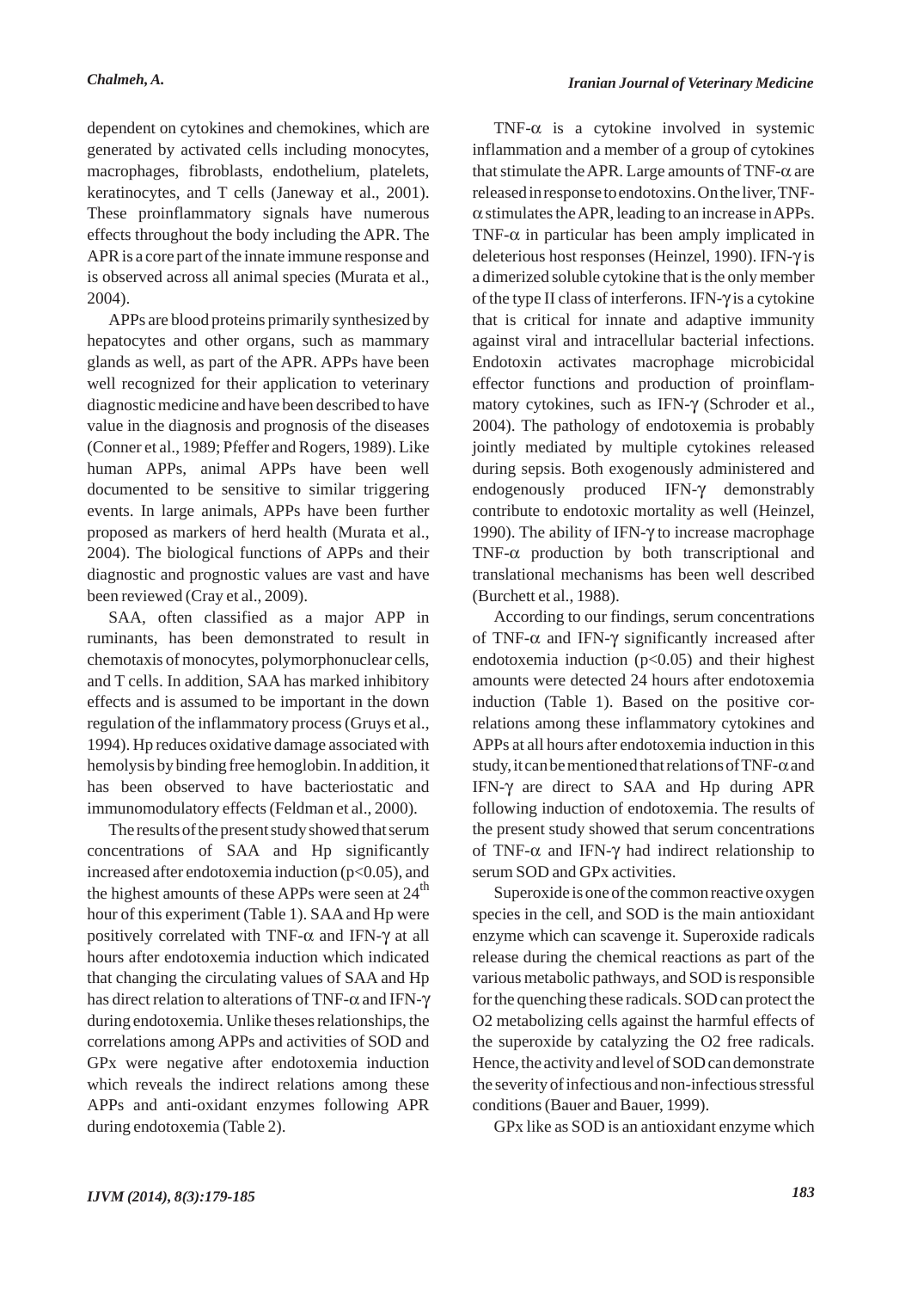protects cells from the harmful effects of free radicals (Pompella et al., 2003). GPx is found commonly in its reduced form, and glutathione reductase reverts it to active against free radicals (Pastore et al., 2003). Determining the activity of GPx can be used as an indicator for oxidative stress conditions (Podil'chalk et al., 1996).

The results of the SOD and GPx assays showed that serum activities of these anti-oxidant enzymes significantly depressed after endotoxemia induction (p<0.05), and their lowest activities were detected 24 hours after endotoxemia induction (Table 1). According to these results, it may be suggested that the changing pattern of anti-oxidant enzyme activities are consumptive during APR following endotoxemia induction. The results of the Pearson's correlation test showed that serum activities of SOD and GPx in this experimental study were negatively correlated with APPs and inflammatory cytokines which reveals the indirect relations among these factors and anti-oxidant enzymes during the endotoxemia (Table 2).

In conclusion, it can be mentioned that APR triggers immediately after *Escherichia coli* serotype O55:B5 endotoxemia induction in the Iranian fattailed sheep. In the present experiment, we have shown that synthesis and releasing the APPs and inflammatory cytokines increased during APR following endotoxemia, and serum activities of antioxidant enzymes decreased. Furthermore, our results provide evidence for associations among APPs, inflammatory cytokines, and anti-oxidant enzymes and their changes during endotoxemia in a small ruminant model.

**Conflict of interest statement:**The authors have declared no conflicts of interest.

## **Acknowledgments**

We would like to thank Dr. Mohamad Javad Zamiri, the head of the Teaching Barn of the Agricultural College of Shiraz University, for his kind cooperation.

### **References**

- 1. Bauer, V., Bauer, F. (1999) Reactive oxygen species as mediators of tissue protection and injury. Gen Physiol Biophys. 18: 7-14.
- 2. Burchett, S.K., Weaver, W.M., Westall, J.A., Larsen, A., Kronheim, S., Wilson, C.B. (1988) Regulation of tumor necrosis factor/cachectin and IL-1 secretion in human mononuclear phagocytes. J Immunol. 140: 3473-3481.
- Burvenich, C., Van Merris, V., Mehrzad, J., Diez-3. Fraile, A., Duchateau, L. (2003) Severity of *E. coli* mastitis is mainly determined by cow factors. Vet Res. 34: 521-564.
- Chalmeh, A., Badiei, K., Pourjafar, M., Nazifi, S. 4. (2013a) Anti-inflammatory effects of insulin regular and flunixin meglumine on endotoxemia experimentally induced by *Escherichia coli* serotype O55:B5 in an ovine model. Inflamm Res. 62: 61-67.
- Chalmeh, A., Badiei, K., Pourjafar, M., Nazifi, S. 5. (2013b) Anti-inflammatory effects of insulin and dexamethasone on experimentally *Escherichia coli* serotype O55:B5 induced endotoxemia in Iranian fattailed sheep. J Fac Vet Med Istanbul Univ. 39: 197- 208.
- 6. Chalmeh, A., Badiei, K., Pourjafar, M., Nazifi, S. (2013c) Modulation of inflammatory responses following insulin therapy in experimentally bolus intravenous *Escherichia coli* lipopolysaccharide serotype O55:B5 induced endotoxemia in Iranian fattailed sheep. Small Rumin Res. 113: 283-289.
- Chalmeh, A., Badiei, K., Pourjafar, M., Nazifi, S. 7. (2013d) Acute phase response in experimentally *Escherichia coli* serotype O55:B5 induced endotoxemia and its comparative treatment with dexamethasone and flunixin meglumine in Iranian fat-tailed sheep. Vet Arhiv. 83: 301-312.
- 8. Conner, J.G., Eckersall, P.D., Wiseman, A., Bain, R.K., Douglas, T.A. (1989) Acute phase response in calves following infection with *Pasteurella haemolytica*, *Ostertagia ostertagi* and endotoxin administration. Res Vet Sci. 47: 203-207.
- 9. Cray, C., Zaias, J., Altman, N.H. (2009) Acute phase response in animals: a review. Comp Med. 59: 517- 526.
- 10. Eckersall, P.D., Bell, R. (2010) Acute phase proteins: Biomarkers of infection and inflammation in veterinary medicine. Vet J. 185: 23-27.
- Feldman, B.F., Zinkl, J.G., Jain, N.C. (2000) 11.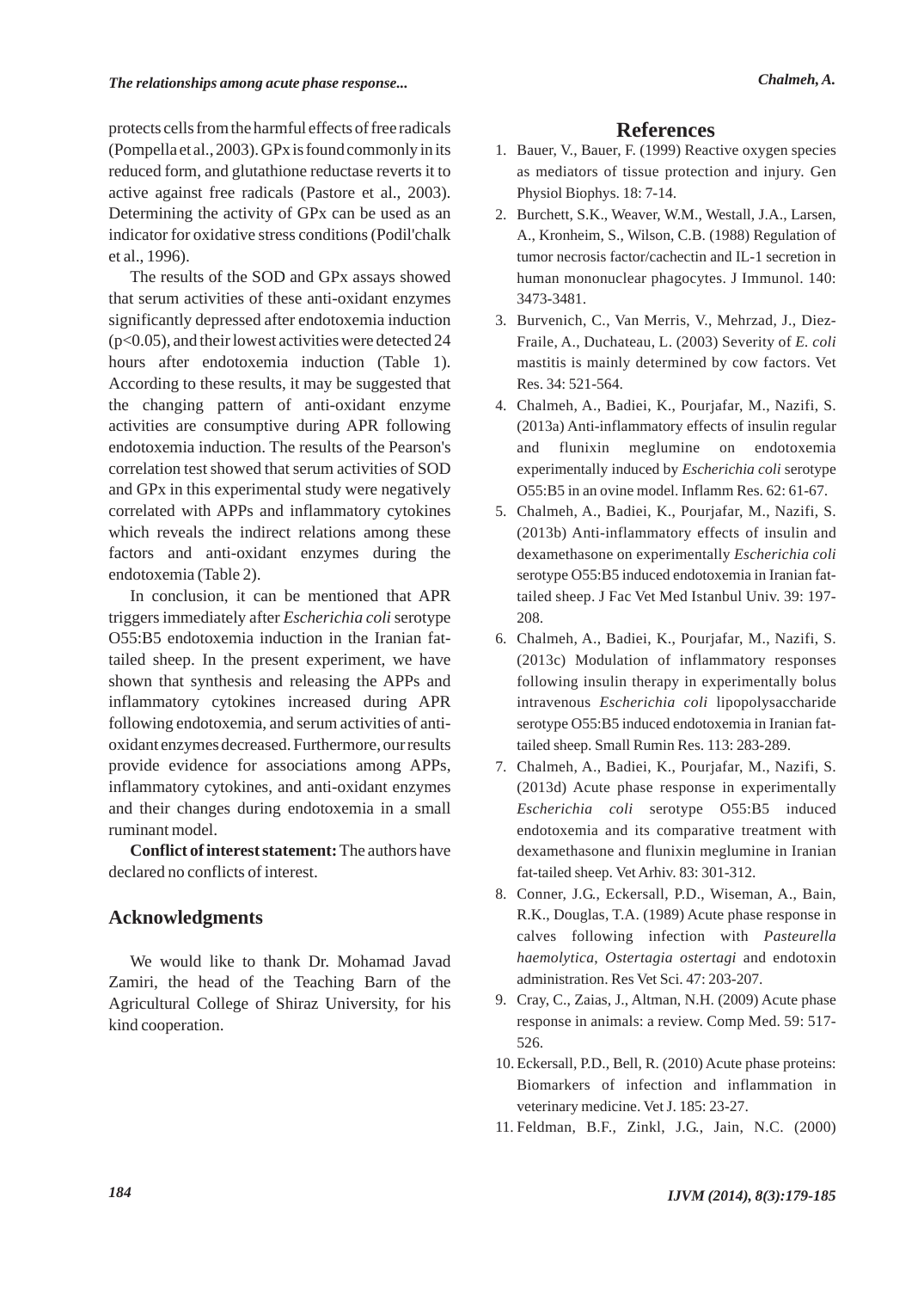Schalm's Veterinary Hematology.  $(1<sup>st</sup>$ ed.) Lippincott Williams and Wilkins. Philadelphia, USA.

- 12. Gabay, C., Kushner, I. (1990) Acute-phase proteins and other systemic responses to inflammation. N Engl J Med. 340: 448-454.
- 13. Gruys, E., Obwolo, M.J., Toussaint, M.J.M. (1994) Diagnostic significance of the major acute phase proteins in veterinary clinical chemistry: a review. Vet Bull. 64: 1009-1018.
- <sup>14</sup> Heinzel, F.P. (1990) The role of IFN-γ in the pathology of experimental endotoxemia. J Immunol. 145: 2920-2924.
- 15. Janeway, C.A., Travers, P., Walport, M., Shlomchik, M.J. (2001) Immunobiology. ( $5^{th}$  ed.) Taylor & Francis. London, UK.
- 16. Murata, H., Shimada, N., Yoshioka, M. (2004) Current research on acute phase proteins in veterinary diagnosis: an overview. Vet J. 168: 28-40.
- 17. Paglia, D.E., Valentine, W.N. (1967) Studies on the quantitative and qualitative characterization of erythrocyte glutathione peroxidase. J Lab Clin Med. 70: 158-169.
- 18. Pastore, A., Piemonte, F., Locatelli, M., Lo Russo, A., Gaeta, L.M., Tozzi, G., Federici, G. (2003) Determination of blood total, reduced, and oxidized glutathione in pediatric subjects. Clin Chem. 47: 1467-1469.
- 19. Persson Waller, K., Colditz, I.G., Lun, S., Ostensson, K. (2003) Cytokines in mammary lymph and milk during endotoxin-induced bovine mastitis. Res Vet Sci. 74: 31-36.
- $20.$  Pfeffer, A., Rogers, K.M. (1989) Acute phase response of sheep: changes in the concentrations of ceruloplasmin, fibrinogen, haptoglobin and the major blood cell types associated with pulmonary damage. Res Vet Sci. 46: 118-124.
- 21. Podil'chalk, M.D., Vdovychenko, V.I., Terlets'ka, L.M. (1996) Lipid peroxidation and blood serum peroxidase activity in diseases of the hepatobiliary system. Lik Sprava. 1/2: 110-112.
- <sup>22.</sup> Pompella, A., Visvikis, A., Paolicchi, A., De Tata, V., Casini, A.F. (2003) The changing faces of glutathione, a cellular protagonist. Biochem Pharmacol. 66: 1499-1503.
- 23. Schroder, K., Hertzog, P.J., Ravasi, T., Hume, D.A. (2004) Interferon-γ: an overview of signals, mechanisms and functions. J Leukoc Biol. 75: 163- 189.